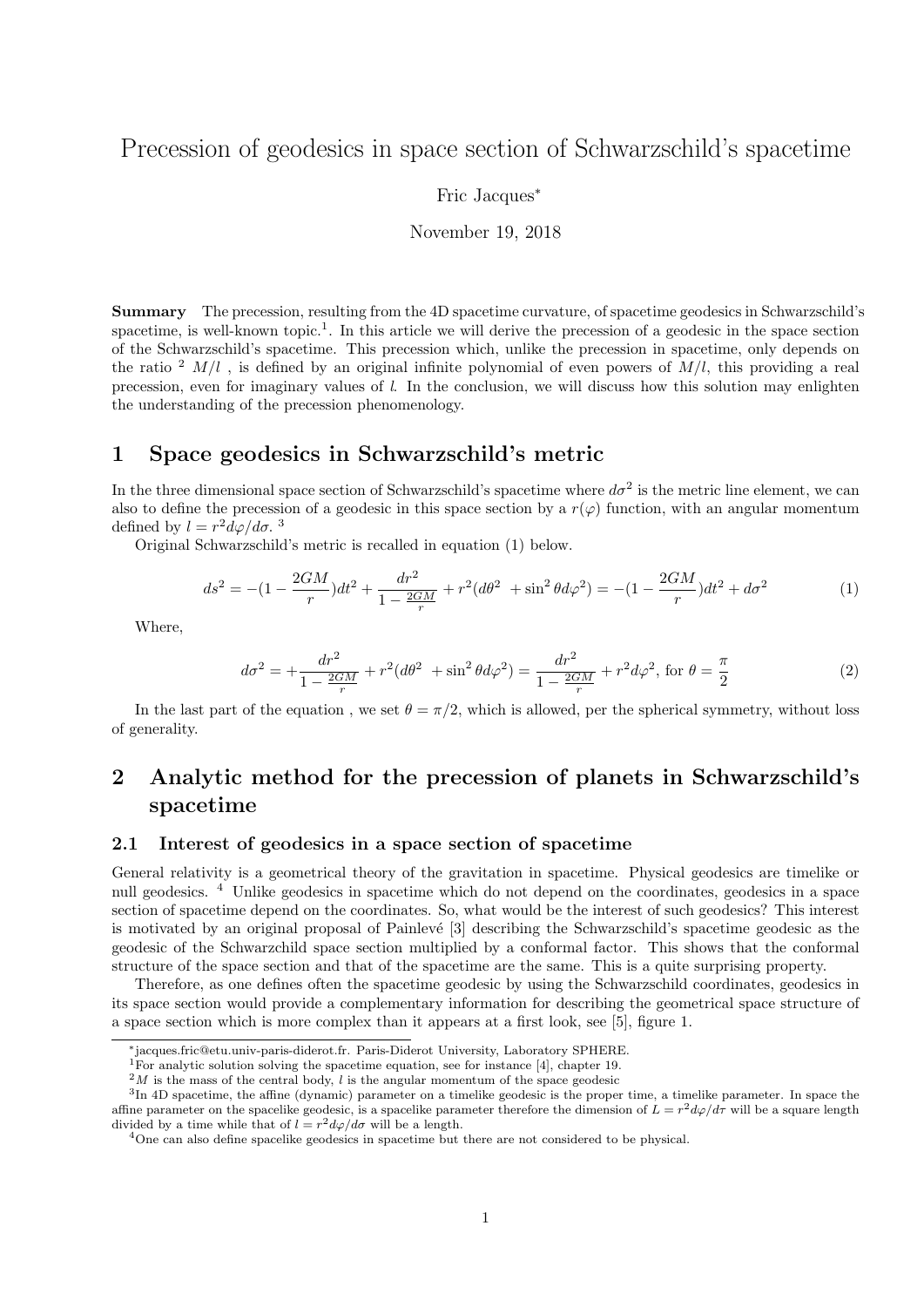#### 2.2 The geodesic equation in space

We will use the well-known method for getting a general solution for the geodesic equation in space and then, we will use it for solving the problem of the precession of geodesics in space. Dividing second part of equation (2) by  $d\sigma^2$  yields:

$$
1 = \frac{dr^2}{d\sigma^2(1 - \frac{2GM}{r})} + r^2 \frac{d\varphi^2}{d\sigma^2} \Rightarrow \frac{dr^2}{d\sigma^2} = (1 - \frac{2GM}{r})(1 - r^2 \frac{d\varphi^2}{d\sigma^2})
$$
\n(3)

$$
\frac{dr^2}{d\sigma^2} = (1 - \frac{2GM}{r})(1 - \frac{l^2}{r^2})
$$
\n(4)

Equation (4), valid only on a geodesic, is equation (3) with  $l = r^2 d\varphi/d\sigma$  which is the conserved angular momentum, on the spatial geodesic.<sup>5</sup>

By multiplying equation (4) by  $(d\sigma/d\varphi)^2 = r^4/l^2$ , we get:

$$
\frac{dr^2}{d\varphi^2} = (1 - \frac{2GM}{r})(\frac{r^4}{l^2} - r^2) \Rightarrow d\varphi = \frac{\pm dr}{\sqrt{-r^2(1 - \frac{2GM}{r})(1 - \frac{r^2}{l^2})}}
$$
(5)

Let us set:

$$
u = \frac{1}{r} \Rightarrow r = \frac{1}{u} \Rightarrow dr = -\frac{du}{u^2}
$$
\n<sup>(6)</sup>

By inserting it, in equation (5), we get:

$$
\frac{du^2}{u^4 d\varphi^2} = (1 - 2GMu)\left(\frac{1}{u^4}\right)\left(\frac{1}{l^2} - u^2\right) \Rightarrow d\varphi = \frac{\pm du}{\sqrt{(1 - 2GMu)\left(\frac{1}{l^2} - u^2\right)}}\tag{7}
$$

By defining an angle  $\theta$ , a parameter  $A^2$  and a constant K, such as:

$$
\theta = \arcsin\sqrt{\frac{1+lu}{2}} \Rightarrow \sin^2\theta = \frac{1+lu}{2}, A^2 = \frac{4GM}{2GM+l}, K = \sqrt{\frac{l}{l+2GM}}
$$
\n(8)

Equation  $(7)$  can be written:<sup>6</sup>

$$
\frac{d\varphi}{2} = K \frac{d\theta}{\sqrt{1 - A^2 \sin^2 \theta}} \Rightarrow \frac{\varphi(\psi, A^2)}{2} = K \int_{\theta=0}^{\theta=\psi} \frac{d\theta}{\sqrt{1 - A^2 \sin^2 \theta}} = K Elliptic_F(\psi, A^2)
$$
(9)

Inserting the values of  $\theta$ , K and  $A^2$  defined in equation (8) yields:

$$
\frac{\varphi}{2} = \sqrt{\frac{l}{l + 2GM}} Elliptic_F[\arcsin(\sqrt{\frac{1}{2}(1 + lu)}), \frac{4GM}{l + 2GM}]
$$
\n(10)

Elliptic<sub>F</sub>( $\psi$ , A<sup>2</sup>) or F( $\psi$ , A<sup>2</sup>) in a short notation is the integral described in equation (9). This integral, called elliptic integral of the first kind, includes an argument  $A^2$  called the parameter, A is called the modulus.<sup>7</sup> The parameter  $\psi = \theta(u)$ , called the amplitude, is, as shown in equation (9), the upper limit of integration of the angle  $\theta$  defined in equation (8).

Returning to  $r = 1/u$ , we get:

$$
\frac{\varphi}{2} = \sqrt{\frac{l}{l + 2GM}} Elliptic_F[\arcsin(\sqrt{\frac{1}{2}(1 + \frac{l}{r})}), \frac{4GM}{l + 2GM}]
$$
\n(11)

<sup>&</sup>lt;sup>5</sup>This "'constant of motion"' l exists as the metric  $d\sigma^2$  does not depend on  $\varphi$ .

<sup>&</sup>lt;sup>6</sup>By using the definition of  $\theta$ ,  $A^2$  and K in equation (8), it is straightforward to verify that  $du^2/[(1-2GMu)(-u^2+1/l^2)]$  $(2Kd\theta)^2/(1-A^2\sin^2\theta)$  whose integral is an elliptic integral of first kind. The binary operator  $\pm$ , in the last term of equation (7), is related to the orientation of the geodesic as there are two possible orientations. For the integration, we can select one direction, without loss of generality, that we will associate to the sign +.

<sup>&</sup>lt;sup>7</sup>There are several formal notations, this being quite confusing. For instance, it is denoted  $Elliptic_F(\psi, A)$  in WolframMathWorld but, in both notations, it is  $A^2$  which is used in the computation of the integral. It is just two notations for the same object. This remark will also apply to the  $Elliptic_K$  integral and Jacobi-Amp function, that we will use further.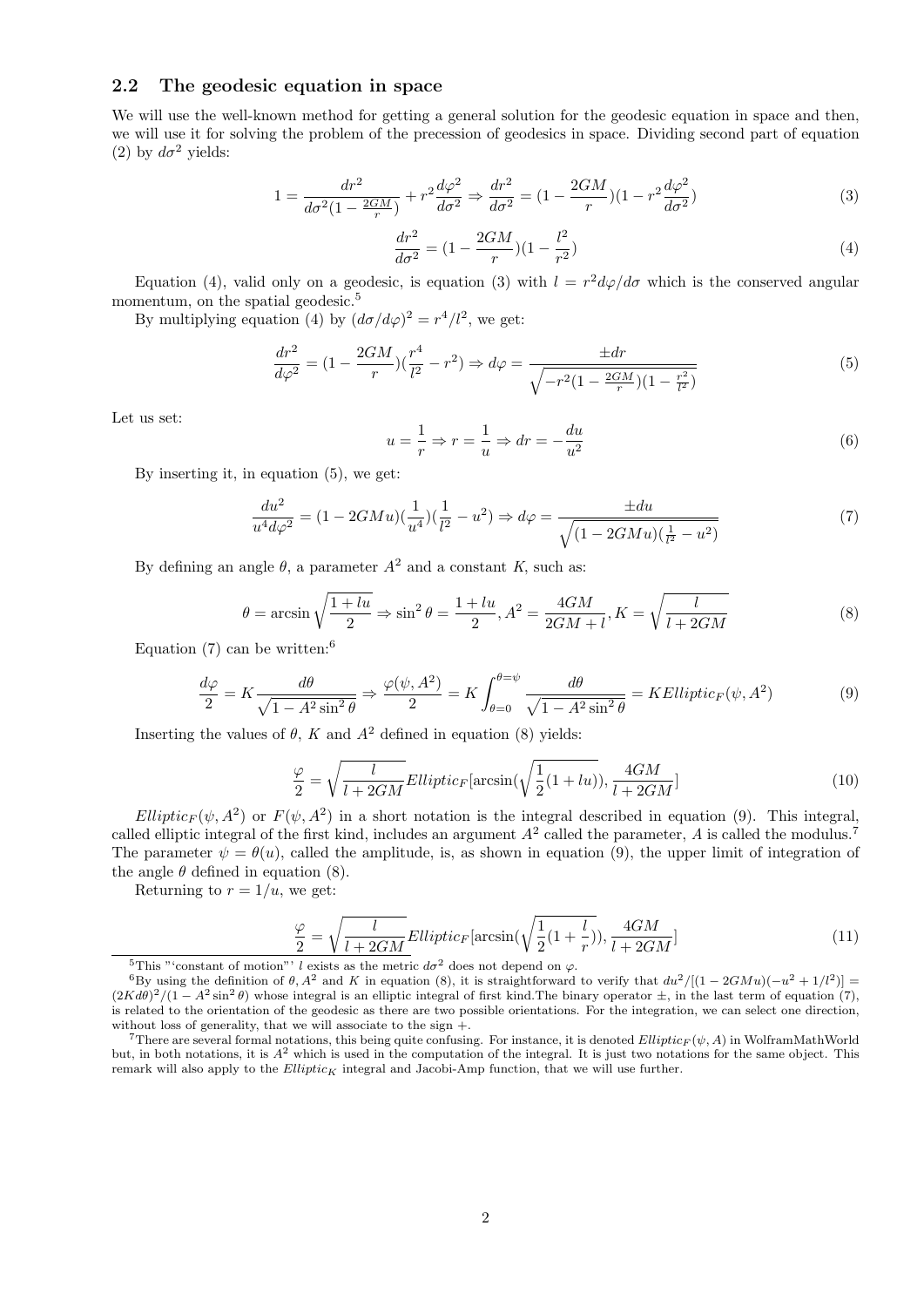#### 2.3 Elliptic-K

$$
K(A^2) = EllipticK(A^2) = EllipticF(\frac{\pi}{2}, A^2) = \int_0^{\frac{\pi}{2}} \frac{d\theta}{\sqrt{1 - A^2 \sin^2 \theta}}
$$
(12)

 $Elliptic<sub>K</sub>(A<sup>2</sup>)$ , also called  $K(A<sup>2</sup>)$  in a short notation, is a special case of  $Elliptic<sub>F</sub>$ , where the upper limit  $\psi$  is equal to  $\pi/2$ . It is the complete elliptic integral of the first kind of Legendre and therefore has only one parameter  $(A^2)$ . There exists an analytic definition of the integral Elliptic<sub>K</sub> $(A^2)$  by an infinite polynomial of powers of  $A^2$ . This is this polynomial definition, given by equation (19), that we will use further, for calculating the precession.

With the values of K and  $A^2$ , defined in equation (8), by using the definition of  $Elliptic_K(A^2)$ , the equation (10) for  $\psi = \pi/2$ , can be written:

$$
\frac{\varphi(\psi = \pi/2, A^2)}{2} = \sqrt{\frac{l}{l + 2GM}} \int_0^{\frac{\pi}{2}} \frac{d\theta}{\sqrt{1 - A^2 \sin^2 \theta}} = \sqrt{\frac{l}{l + 2GM}} Elliptic_K(\frac{4GM}{l + 2GM})
$$
(13)

Equation(13) that we will use for computing the precession, defines  $\varphi/2$  and not  $\varphi$  therefore, we will have to multiply it by two for getting the result. Equation (13) shows that the solution in space only depends on the parameters M and l.

#### 2.4 Jacobi-Amp-function

The Elliptic<sub>F</sub> integral defined in equation (10)  $\varphi/2K = F(\psi, A^2)$  has an inverse function called Jacobi-Amplitude function noted  $am(\varphi/2K, A^2)$ , such that  $\psi = am(\varphi/2K, A^2)$ . So per the definition of  $sin(\psi)$ , where  $\psi$  is the upper limit of  $\theta$ , and K in equation (8) we get <sup>8</sup>:

$$
\sin^2 \psi = \frac{1+lu}{2} = sn^2(\frac{\varphi}{2K}, A^2) \Rightarrow u = \frac{1}{l}(-1+2sn^2(\frac{\varphi}{2K}, A^2))
$$
\n(14)

This gives the function  $u(\varphi)$ . The function  $r(\varphi)$  can be deduced by using the relation  $r = 1/u$ .

#### 2.5 These elliptic integrals define the precession

Ellipic<sub>F</sub>, Elliptic<sub>K</sub> and their inverse integrals exhibit two angles  $\psi$  and  $\varphi$ . Equation (13) shows that when  $\theta$ varies from  $\theta$  to  $\psi = \pi/2$ ,  $\varphi/2K$  varies from  $\theta$  to Elliptic<sub>K</sub>(A<sup>2</sup>). So for a half-pseudo-orbit where  $\theta$  varies from  $\theta$  to  $\pi$ <sup>9</sup>:

$$
\Delta(\frac{\varphi}{2}) = 2KElliptic_K(A^2) - \pi \tag{15}
$$

And equation (16) below will be the equation to be used for solving the problem for  $n$  full orbits.

$$
\Delta \varphi = 4n(2KElliptic_K(A^2) - \pi)
$$
\n(16)

#### 2.6 Class of equivalence

The equation (16) only depends on parameters K and  $A^2$ . This equation will provide an exact solution to the problem, if we know these parameters on the spacelike geodesic. By posing  $2GM/c^2l = k^2$ , parameters K and  $A<sup>2</sup>$ , defined in equation (8), can be written:

$$
K = (1 + \frac{2GM}{c^2l})^{-1/2} = (1 + k^2)^{-1/2}, A^2 = (\frac{2GM}{c^2l})(\frac{2}{1 + \frac{2GM}{c^2l}}) = (2k^2/(1 + k^2))
$$
(17)

Therefore, equation (16) will only depend on the dimensionless parameter  $k^2$ . We will expect a solution as a function of  $k^2$ .

This parameter  $k^2$  defines a class of spatial solutions.

<sup>&</sup>lt;sup>8</sup>In Jacobi elliptic functions,  $sn(\varphi/2K, A^2) = sin(am(\varphi/2K, A^2))$ , see WolframMathWorld, Jacobi elliptic functions.

<sup>&</sup>lt;sup>9</sup>A half-orbit defines the dynamic as we assume the symmetry of the orbit for the precession.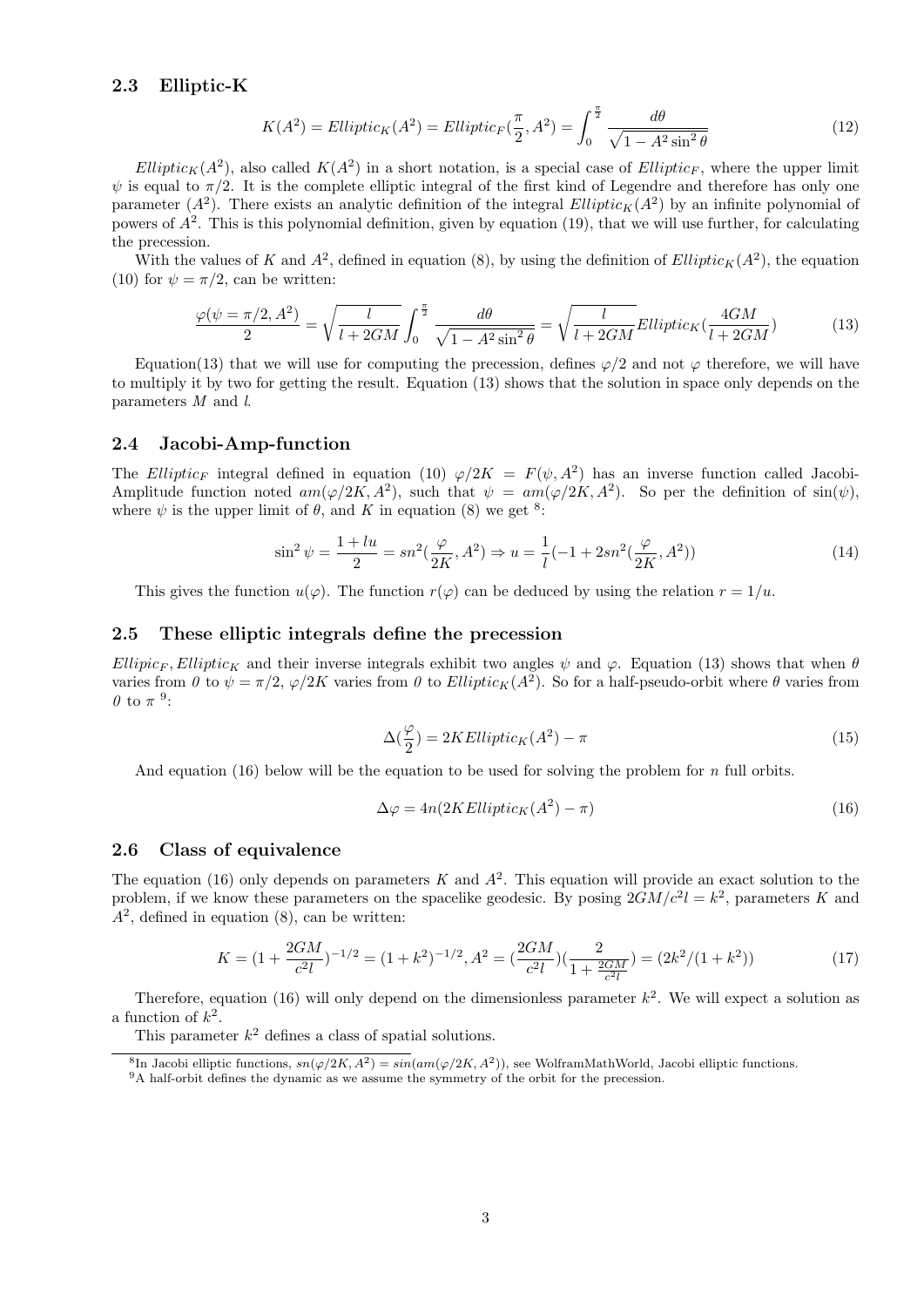## 3 Solution for the precession in space

### 3.1 General solution

By inserting the definition of  $A^2$  and K, given in equation (17), in equation (13), giving the formal general solution, for  $\psi = \pi/2$ , we get:

$$
\frac{\varphi}{2} = \sqrt{\frac{1}{1+k^2}} Elliptic_K(\frac{2k^2}{k^2+1})
$$
\n(18)

The integral  $Elliptick_K(k)$  can be represented by an infinite polynomial: <sup>10</sup>

$$
Elliptic_K(\frac{2k^2}{k^2+1}) = \frac{\pi}{2} \sum_{n=0}^{n=\infty} \left[\frac{(2n!)}{2^{2n}(n!)^2}\right]^2 (\frac{2k^2}{k^2+1})^n \equiv \frac{\pi}{2} \sum_{n=0}^{n=\infty} \left[\frac{(2n-1)!!}{(2n)!!}\right]^2 (\frac{2k^2}{k^2+1})^n
$$
(19)

where n!! denotes the semi-factorial. By using equation(19), equation (18) becomes:

$$
\frac{\varphi}{2} = \sqrt{\frac{1}{1+k^2}} \left(\frac{\pi}{2}\right)^n \sum_{n=0}^{n=\infty} \left[\frac{(2n-1)!!}{(2n)!!}\right]^2 \left(\frac{2k^2}{1+k^2}\right)^n = \frac{\pi}{2} \sum_{n=0}^{n=\infty} \left[\frac{(2n-1)!!}{(2n)!!}\right]^2 (2k^2)^n (1+k^2)^{-\frac{1}{2}(2n+1)}\tag{20}
$$

We replaced  $-(n+1/2)$  by  $-(1/2)(2n+1)$  which will be more convenient. Let us recall that  $(1+k^2)^{-\frac{1}{2}(2n+1)}$ can also be developed in an infinite polynomial, as defined below:

$$
(1+k^2)^{\alpha} = 1 + \sum_{j=1}^{j=\infty} \frac{(\alpha)(\alpha-1) \dots (\alpha-j+1)}{j!} (k^2)^j
$$
\n(21)

For  $-1 < k^2 < 1$  and where  $\alpha$  is a real number, with  $\alpha = -(1/2)(2n+1)$  in our problem. By using these formulas, equation  $(20)$  becomes:  $^{11}$ 

$$
\frac{\varphi}{2} = \frac{\pi}{2} \sum_{n=0}^{n=\infty} \left(\frac{(2n-1)!!}{(2n)!!}\right)^2 (2k^2)^n \left(1 + \sum_{j=1}^{j=\infty} \frac{(2n+1)(2n+3)..(2n+1+2(j-1))}{(-2^j)j!} (k^2)^j\right) \tag{22}
$$

The product of these two infinite polynomials is an infinite polynomial. For defining this polynomial we have to calculate each coefficient  $B_n$  of  $(k^2)^n$  which, in the infinite polynomial defined in equation (22), will be the sum of the product of coefficients of the terms $(k^2)^i$  of the first polynomial with the coefficients of the terms  $(k<sup>2</sup>)<sup>n-i</sup>$  of the second polynomial.

The result of this operation will define an infinite polynomial  $P(k^2)$ 

$$
P(k^2) = \frac{\pi}{2} \sum_{n=0}^{n=\infty} B_n (k^2)^n
$$
\n(23)

Where in  $B_n$ , as the first factor of the sum is related to  $(k^2)^i$ , the second factor should be related to  $(k^2)^{n-i}$ , therefore in equation (22), we must set  $n = i$ ,  $j = (n-i)$ . This yields:  $(2i+1)(2i+3)...(2i+1+(2(n-i-1))) =$  $(2i+1)(2i+3)...(2n-1)) = (2n-1)!!/(2i-1)!!$ . Therefore  $B_n$  can be written:

$$
B_n(k^2)^n = \sum_{i=0}^{i=n} \left(\frac{(2i-1)!!}{2i!!}\right)^2 \left(2^i(k^2)^i\right) \left(\frac{(2n-1)!!}{(2i-1)!!(n-i)!(-2^{n-i})}\right) (k^2)^{n-i}
$$
(24)

By simplifying by  $(2i - 1)!!$  and using  $(2i - 1)!! = 2i!/(i!2^i)$ ,  $(2i)!! = i!2^i$ ,  $2i!/i!^2 = 2i!/(i!(2i - i)!) = \binom{2i}{i}$ ,  $n!/i!(n-i)! = \binom{n}{i}$ , this equation yields:

$$
B_n = \frac{2n!}{n!^2} (2^{-2n}) \sum_{i=0}^{i=n} \frac{(-1)^{n-i}}{2^i} {n \choose i} {2i \choose i} = \frac{2n!}{n!^2} (-1^n) (2^{-2n}) \sum_{i=0}^{i=n} (-\frac{1}{2})^i {n \choose i} {2i \choose i} \tag{25}
$$

 $10$ http : //mathworld.wolfram.com/CompleteEllipticIntegraloftheFirstKind.html, equation (2). In terms of the Gauss hypergeometric function,  $Elliptic_K = (\pi/2)_2 F_1(1/2, 1/2, 1, 2k^2/(1+k^2))$ . Let us recall that the Gauss hypergeometric function  $2F_1(a, b, c; z)$  is a solution of the second order homogeneous differential equation  $z(1-z)d^2y/dz^2 + [c-(a+b+1)z]dy/dz - aby = 0$ .

<sup>&</sup>lt;sup>11</sup>In the second sum, we will separate the factor 1/2 and the sign – from the formula and will gather them in the factor  $1/(-2<sup>j</sup>)$ for simplifying the calculation.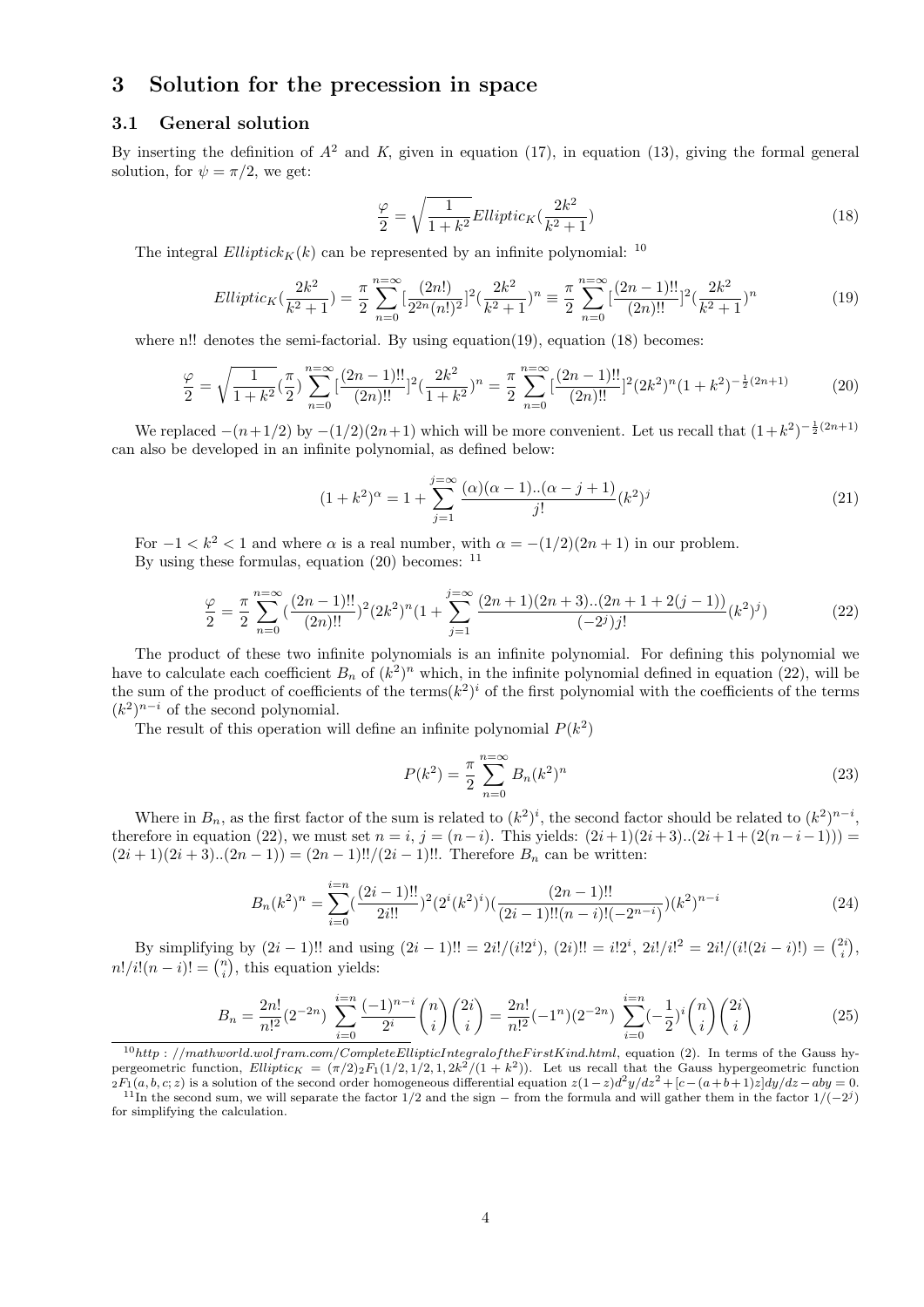### 3.2 The polynomial includes only even powers of  $(k^2)$

We will demonstrate that equation (25) giving  $B_n$  is a hypergeometric series. Such series is defined by using the Gauss hypergeometric function  ${}_2F_1(a;b;c,d)$ . <sup>12</sup>

Let us set:

$$
A(n) = \frac{2n!}{n!^2}(-1^n)(2^{-2n})
$$
\n(26)

Per the formal definition of the Gauss hypergeometric function:

$$
{}_2F_1(a;b;c,d) = \sum_{i=0}^{i=n} \frac{(a)_i (b)_i (d)^i}{(c)_i} \frac{(d)^i}{i!}
$$
 (27)

Where the notation  $(a)_i = a(a+1)...(a+i-1)$  is the Pochhammer symbol. If we set  $a = -n$ ,  $b = 1/2$ ,  $c = 1$ ,  $d=2$ , we get:

 $(a)_i = (-n)(-n+1)...(-n+i-1) = (-1)^i(n)(n-1)...(n-i+1) = (-1)^i n!/(n-i)!, (b)_i = (1/2)(3/2)...(2i-1)$  $1)/2 = (1/2)^{i}(2i - 1)!! = (1/2)^{i}2i!/(2^{i}i!), (c)_{i} = (1)(2)...(i) = i!, d^{i} = 2^{i}$ 

Inserting these values in equation (27) yields:

$$
{}_2F_1(-n;1/2;1,2) = \sum_{i=0}^{i=n} \left(\frac{(-1)^i(n!)}{(n-i)!}\right) \left(\left(\frac{1}{2}\right)^i \frac{2i!}{2^i i!}\right) \left(\frac{1}{i!}\right) \left(\frac{2^i}{i!}\right) = \sum_{i=0}^{i=n} \left(-\frac{1}{2}\right)^i \binom{n}{i} \binom{2i}{i} = \frac{B_n}{A(n)}\tag{28}
$$

In the second sum of the equation above we used the relations:  $n!/((n-i)!i!) = \binom{n}{i}$  and  $2i!/(i!i!) = \binom{2i}{i}$ . This is the result that we expected!

For demonstrating that all terms  $B_{2m+1}(k^2)^{2m+1}$  vanish, we need to use equation (16) of mathworld.wolfram-HypergeometricFunction, which gives an integral defining the hypergeometric function.

$$
{}_2F_1(a;b;c,z) = \frac{\Gamma(c)}{\Gamma(b)\Gamma(c-b)} \int_0^1 u^{b-1} (1-u)^{c-b-1} (1-uz)^{-a} du.
$$
 (29)

By calculating this integral with our parameters  $(a = -n, b = 1/2, c = 1, z = 2)$ , we get:

$$
\int_0^1 u^{-1/2} (1-u)^{-1/2} (1-2u)^n du = \int_0^{0.5} u^{-1/2} (1-u)^{-1/2} (1-2u)^n du + \int_{0.5}^1 u^{-1/2} (1-u)^{-1/2} (1-2u)^n du \tag{30}
$$

Let us define two values of u,  $(0 \le u \le 1)$ ,  $u_1$  and  $u_2$  such that  $u_1 = 1/2 + a$  and  $u_2 = 1/2 - a$ , where  $a \le (1/2)$ . We get  $u_1^{-1/2}(1-u_1)^{-1/2} = [(1/2+a)(1/2-a)]^{-1/2} = u_2^{-1/2}(1-u_2)^{-1/2} = [(1/2-a)(1/2+a)]^{-1/2}$ (symmetry around 1/2).

In  $(1-2u)$ , for  $u = u_1$  we get  $-2a$  and for  $u = u_2$ , we get 2a. This, raised to power n, will give  $(u_1)^n = (-2a)^n$ and  $(u_2)^n = (2a)^n$  which are equal when n is even and are opposite when n is odd.

Therefore, as exhibited by equation(30), where the integral is split in two parts (from 0 to  $1/2$  and from  $1/2$  to 1), when n is odd  $(n = 2m + 1)$ , the two parts are opposite, the integral vanishes and when n is even  $(n = 2m)$  the two parts are equal, this integral does not vanish.

Therefore:

$$
P(k^2) = \sum_{n=0}^{n=\infty} B_{2n}(k^2)^{2n}
$$
\n(31)

includes only even powers of  $k^2$ .

$$
\frac{\varphi}{2} = K.Elliptic_K(A^2) = P(k^2) = -\frac{\pi}{2} \sum_{n=0}^{n=\infty} B_{2n}(k^4)^n = -\frac{\pi}{2} \sum_{n=0}^{n=\infty} B_{2n}(\frac{(2GM)^2}{(cL)^2})^n
$$
(32)

The major interest of this polynomial form, describing the precession, is to show that, even for an imaginary value of the angular momentum, a real number for  $\varphi$  and therefore for the precession is expected! This property was not revealed by equation (13), as in case of imaginary value of l, we have the product of a square root of a complex number by an elliptic integral with complex arguments, whose form is not analytic, and whose tabulated numerical complex value is not exact, this spoiling the result.

<sup>12</sup>See mathworld.wolfram-hypergeometricFunction, equation (8) for the form of the series generated by such function, and the Pochhammer notation symbol  $(a)_n$ .